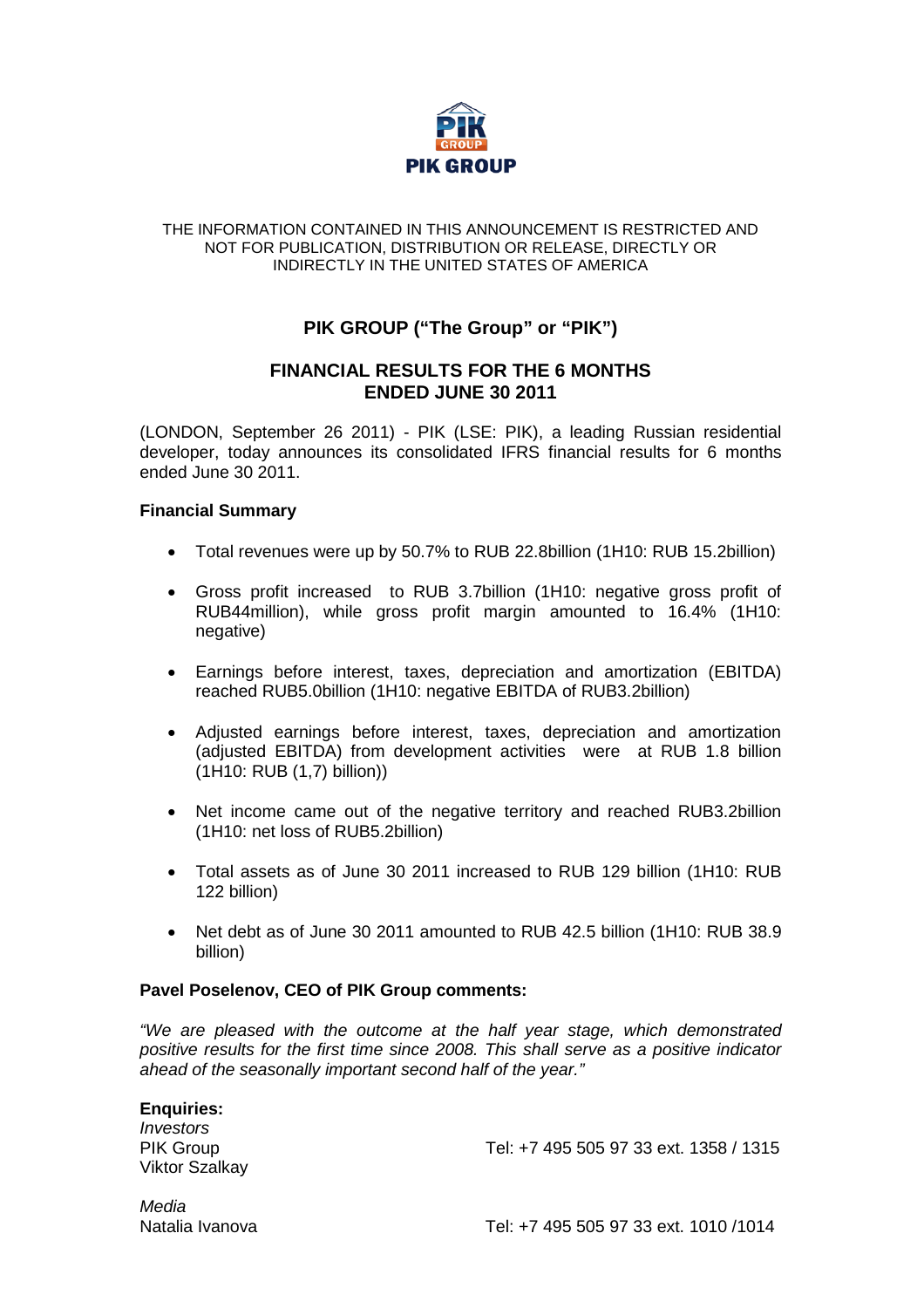Citigate Dewe Rogerson Tel: +44 20 7638 9571 Tom Baldock Priscilla Garcia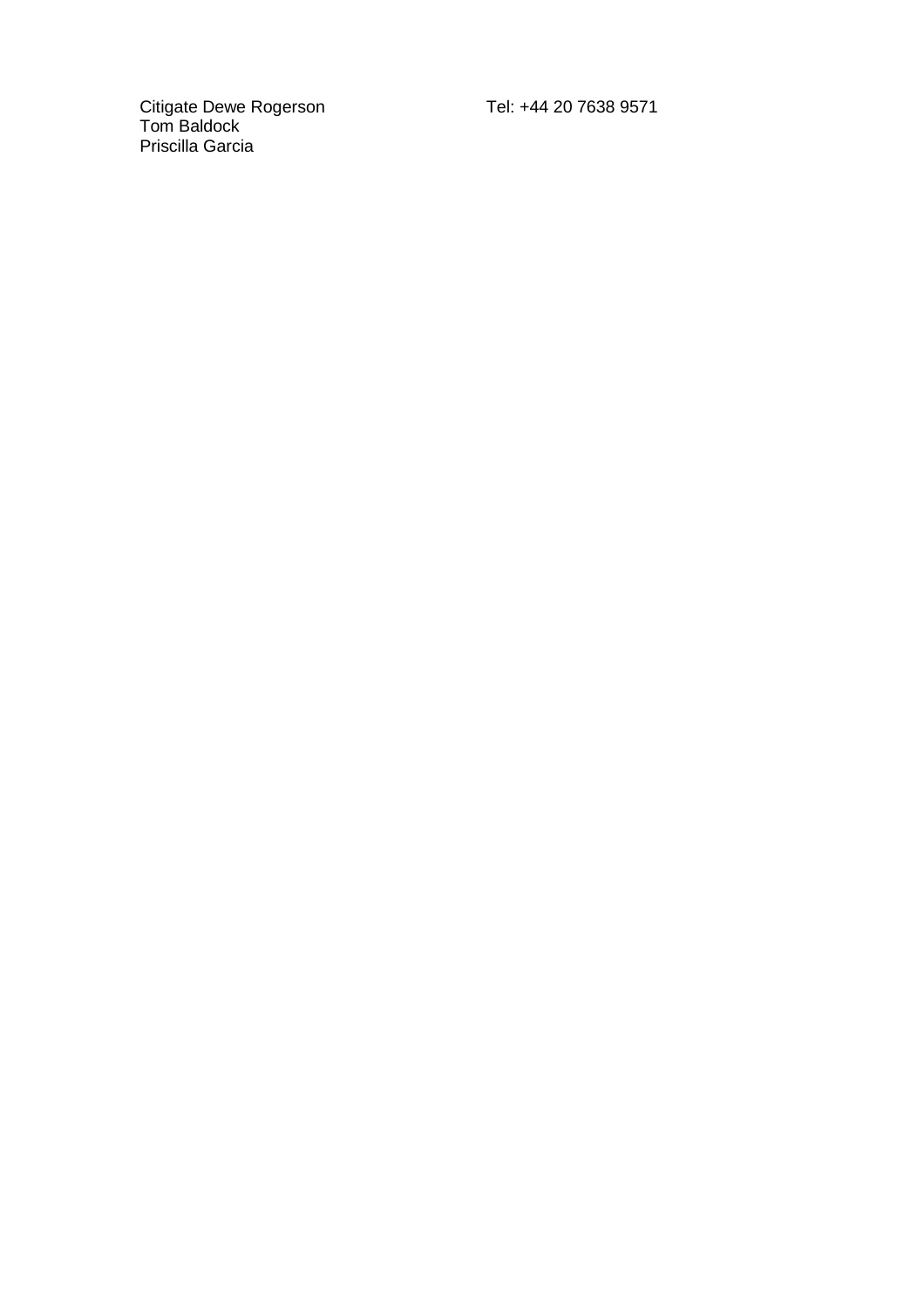## **REVIEW OF OPERATING AND FINANCIAL RESULTS FOR THE 6 MONTHS ENDED 30 JUNE 2010**

#### *Operating overview*

The Russian residential real estate market – especially its mass market segment – showed continuing grow in 1H2011. Accordingly, PIK enjoyed healthy sales with prices and buying patterns returning to normality.

In 1H11 PIK's new sales to customers surged by 44% to 229,000 sq meters upon continuing market growth and the diversification of our product offering. During the period 19 new buildings were introduced for sale of which 14 were in the Moscow Metropolitan Area ("MMA").

| In '000 sqm                                     | 2008 | 2009 | 2010 | 1H <sub>10</sub> | 1H11 | Change<br>y-to-y,<br>% |
|-------------------------------------------------|------|------|------|------------------|------|------------------------|
| Total housing completions <sup>(1)</sup>        | 813  | 884  | 739  | 245              | 354  | 44.5%                  |
| New sales contracts to customers <sup>(1)</sup> | 520  | 123  | 392  | 159              | 229  | 44%                    |
| Transfers to customers <sup>(2)</sup>           | 378  | 492  | 434  | 152              | 260  | 71%                    |

*Source: (1) Management accounts* 

 *(2) as per revenue recognition policy adopted under IFRS*

PIK's construction activity during the period grew substantially, with total housing completions up by 44.5% to 354,000 sq meters. Transfers to customers under PIK's own development projects reached 260,000 sq meters (1H10: 152,000 sq meters).

At the same time, effective selling prices for PIK's apartments, which are presold at the construction stage, enjoyed positive trends . Overall, consumer confidence is back and individuals are buying real estate from the early stage of construction. Selling prices in Moscow were up by 10% (not including our English Town businessclass project, whereas the price growth was over 20%), while in Moscow region and other Russian regions they increased by 8.2% and 4.4% respectively.

| Average property prices <sup>(1)(2)</sup>   |               |        |           |
|---------------------------------------------|---------------|--------|-----------|
|                                             | <b>FY2010</b> | 1H2011 | Change, % |
| (in '000 RUB per square meter)              |               |        |           |
| Moscow                                      | 113.8         | 140.0  | 23.0%     |
| Moscow(excl. business-class) <sup>(3)</sup> | 103.7         | 114.1  | 10.0%     |
| Moscow region                               | 64.1          | 69.4   | 8.2%      |
| Other regions                               | 36.4          | 38.0   | 4.4%      |

*Note: (1) PIK is preselling properties at different stages of construction. Selling prices vary depending on geographic location, size,*  floor location, stage of construction. Accordingly, average prices per square meters represent blended average price calculations of *the above.* 

 *(2) Calculated for property under construction on contracts with retail customers*

 *(3) I.e. English Town project, which was launched in 4Q2010*

*Source: Management accounts*

Mortgage market dynamics was extremely strong as PIK to established partnership mortgage programs (i.e. special programs tailored to PIK's product) with most of the leading banks. Currently, PIK has ten existing mortgage partners, including Sberbank, VTB24, Gazprombank, as well as Bank Vozrogdenie, Rosbank, Nordea, Investtorgbank and Bank Baltica. PIK has also recently entered into a mortgage partnership agreement with Nomos Bank, its second largest creditor.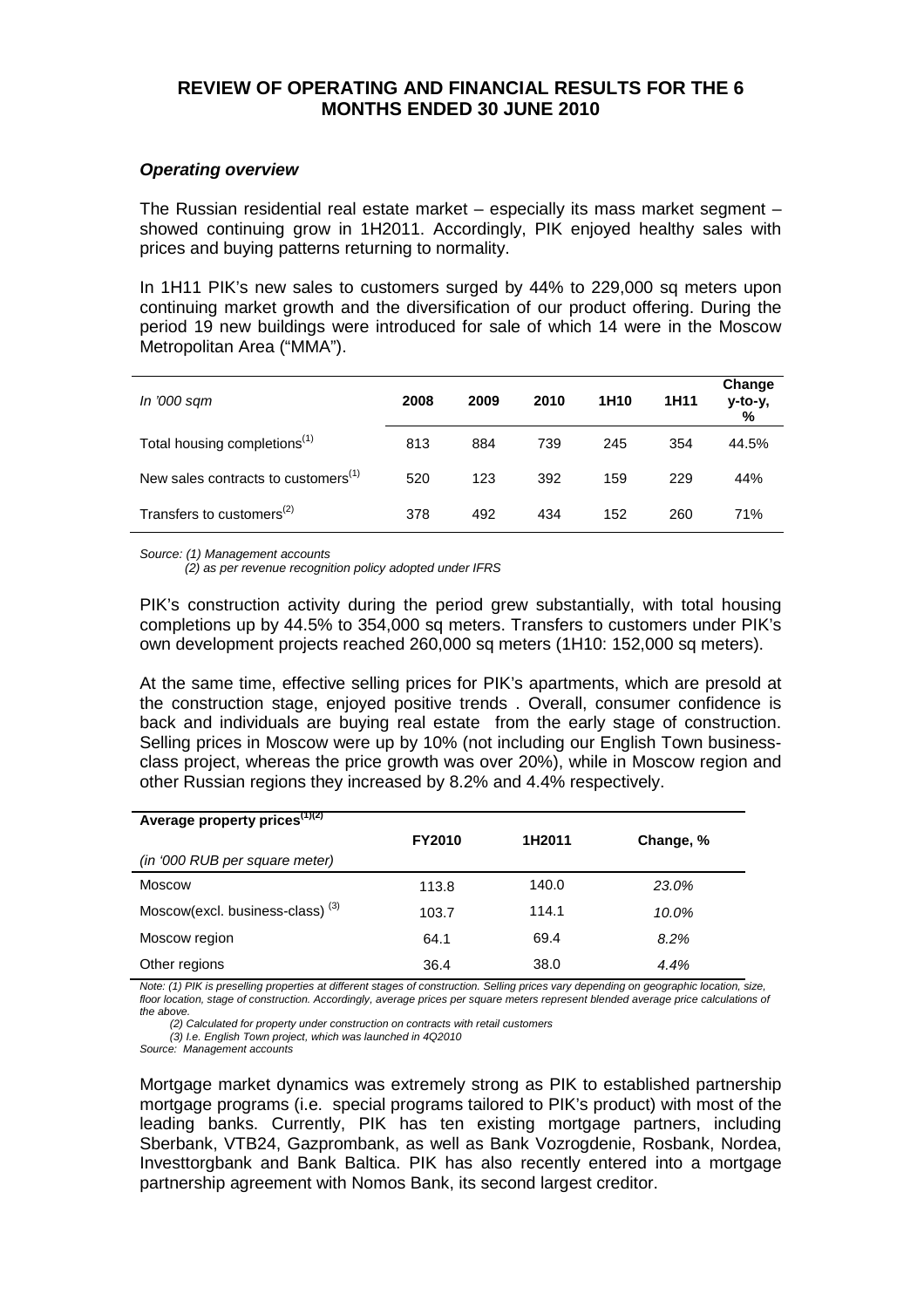The increased number of partner banks and mortgage programs resulted in substantial growth of sales funded by mortgages. Share of sales funded by mortgages reached 25.3% in 2Q11 and in August 2011 exceeded 30%.

| Share of mortgage funded<br>retail sales (000' sqm)                                                             | 1Q10    | 2Q10 | <b>3Q10</b> | 4010 | 1011     | 2Q11  |
|-----------------------------------------------------------------------------------------------------------------|---------|------|-------------|------|----------|-------|
| Share of sales funded by<br>mortgages $(1)$<br>Aleter (4) because we are also because the discovery flate and c | $3.1\%$ | 6.4% | 9.3%        | 7.5% | $12.4\%$ | 25.3% |

*Note: (1) based upon retail sales, calculated upon flats only*

*Source: Management accounts*

#### *Portfolio of properties overview*

The Group has a substantial landbank, acquired before the financial crisis. As of June 30 2011, the total net sellable area amounted to 10.1 million square meters. The Group's core MMA market accounted for 46% of the total landbank by space and 87% by value.

Last year's market recovery was accompanied by higher prices and an accelerated development pipeline. This together with ruble appreciation has led to a revision in the assumptions used by PIK Group's independent land value appraiser, CBRE, when valuing the portfolio. As a result, the market value of the portfolio rose by 12.5% to US\$2.7bn (December 31 2010: US\$2.4bn). Market value per sq. m showed an 18.5% increase to US\$269 (December 31 2010: US\$227).

The current market environment offers opportunities to enter into new Moscow Metropolitan Area ('MMA') based projects through co-investment processes (e.g. no cash up-front payment for land acquisition). PIK carefully considers small- and middle-sized projects in MMA with higher profitability, faster cash conversion cycle and minimal working capital requirements. The Group has signed MOUs on a number of such projects.

| <b>Portfolio of properties</b><br>by region       | Number of<br>properties <sup>(1)</sup> | Net selling area,<br><b>PIK share</b><br>('000 sqm) | Unsold area<br>('000 sqm) | Value (\$MM) |
|---------------------------------------------------|----------------------------------------|-----------------------------------------------------|---------------------------|--------------|
| <b>Moscow</b>                                     | 27                                     | 1.729                                               | 1.019                     | 1,398        |
| Moscow region                                     | 25                                     | 5,338                                               | 3,668                     | 979          |
| Other regions                                     | 48                                     | 5.911                                               | 5.422                     | 347          |
| <b>Total</b><br>-----<br>$\cdot$ $ \cdot$ $\cdot$ | 100                                    | 12,883                                              | 10,109                    | 2,724        |

*Source: CB Richard Ellis valuation report*

*(1) I.e. number of projects*

| Top-10 key projects by value |                         | December 31 2010           |                           | June 30 2011    |                           |                 |
|------------------------------|-------------------------|----------------------------|---------------------------|-----------------|---------------------------|-----------------|
| <b>Project Name</b>          | Location                | <b>Type</b>                | Unsold area<br>('000 sqm) | Value<br>(\$MM) | Unsold area<br>('000 sqm) | Value<br>(\$MM) |
| Mantulinskaya St., 7         | <b>Moscow</b>           | High-end<br>residential    | 254                       | 339             | 122                       | 360             |
| Mytischi,<br>Yaroslavsky     | Moscow<br>region        | Mass market<br>residential | 677                       | 231             | 660                       | 264             |
| Khimki.<br>Sovkhoznaya str.  | Moscow<br>Region        | Mass market<br>residential | 288                       | 115             | 340                       | 193             |
| Kuntsevo                     | <b>Moscow</b>           | High-end<br>residential    | 150                       | 147             | 151                       | 177             |
| Khimki, Novokurkino          | <b>Moscow</b><br>region | Mass market<br>residential | 286                       | 150             | 277                       | 167             |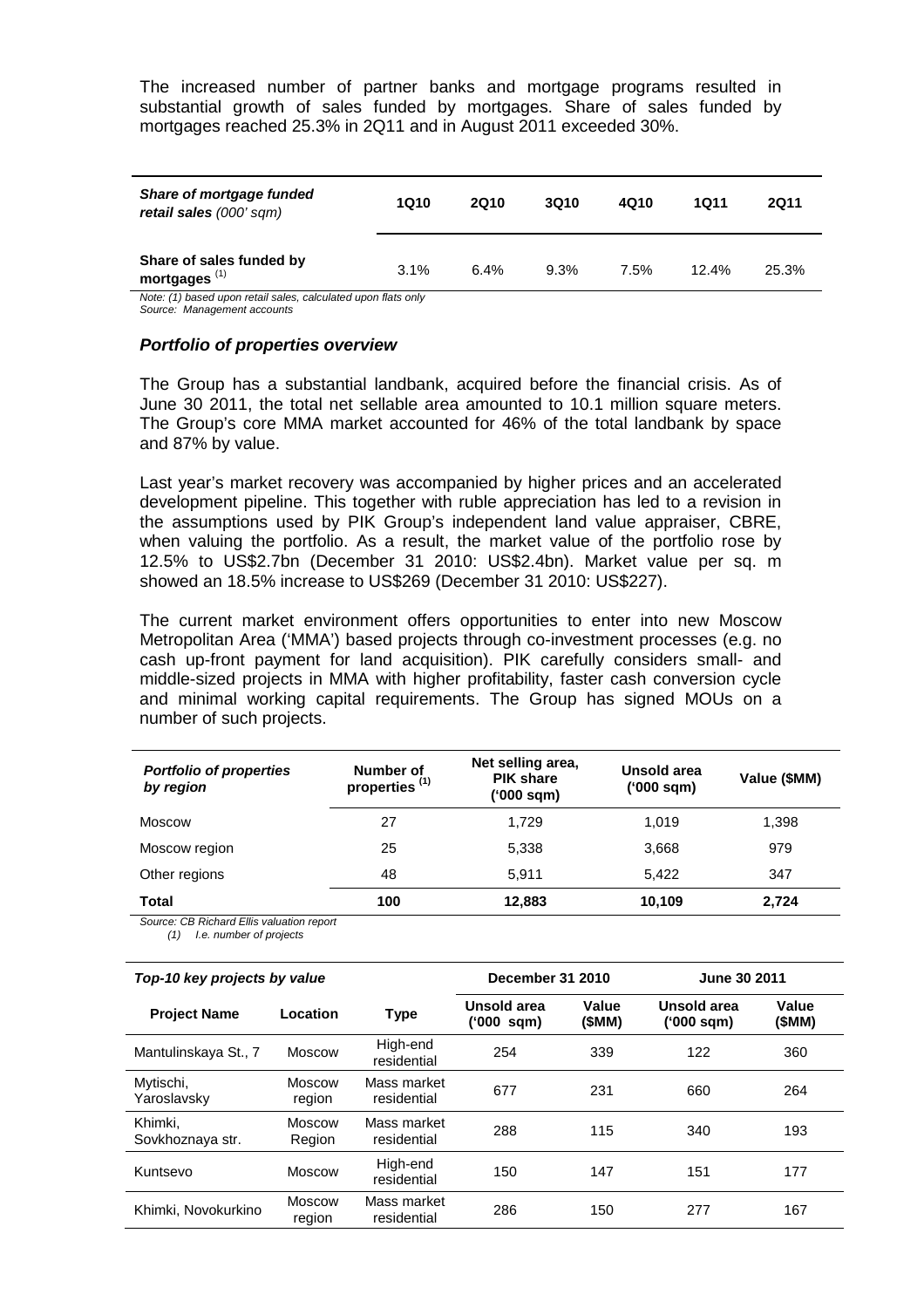| Kommunarka, plot<br>#27            | <b>Moscow</b><br>region | Mass market<br>residential | 1.079 | 127   | 1.079 | 161   |
|------------------------------------|-------------------------|----------------------------|-------|-------|-------|-------|
| Mytnaya, 13<br>(English Town)      | <b>Moscow</b>           | High-end<br>residential    | 34    | 160   | 26    | 130   |
| Michurinsky pr-t.,<br>district 5-6 | Moscow                  | High-end<br>residential    | 65    | 101   | 64    | 129   |
| Perovskaya str., 66                | <b>Moscow</b>           | Mass market<br>residential | 127   | 90    | 139   | 114   |
| Varshavskoe<br>highway, own. 141   | <b>Moscow</b>           | Mass market<br>residential | 115   | 78    | 130   | 105   |
| <b>Subtotal</b>                    |                         |                            | 3.041 | 1.543 | 2.988 | 1,800 |
| As of total, %                     |                         |                            | 28.7% | 64.2% | 29.6% | 65.8% |

*Source: CB Richard Ellis valuation report*

#### *Financial overview*

Total revenues were up by over 50% to RUB22.8billion (1H10: RUB15.2billion) driven by increased sales from sale of apartments from RUB10.2billion to RUB17.9billion. Revenue from apartments sales accounts for 79% of total sales (1H10: 68%), while revenue from construction services contributed 9% of total sales (1H10: 21%). The balance of revenues came from other businesses, such as facilities management and the sale of construction materials.

Revenue from the sale of apartments was up due to increased transfers to customers amounting to 260,000 sq meters (1H10: 151,000 sq meters). Average selling prices, calculated as revenue from apartment sales divided by transfers to customers, was slightly up by 2.7% to RUB69,000 per sq meter. Overall, increased revenues were driven mostly by volume grow rather price growth (as sales starts in most of the projects has been moved more closely to the initial stages of construction)

Gross profit totaled RUB3.7billion (1H10: gross loss of RUB44million). The gross profit margin accordingly for 1H11 was 16.3% (1H10: gross profit was negative).

G&A, S&G expenses – especially compared to sales revenue growth - were up by 10.6% to RUB2.2billion (1H10: RUB2.0billion). The Group is continuing with a programme to keep costs down as a proportion of income.

In 1H11, PIK managed to cancel all penalties and fines relating to loans' late repayment and penalties relating to late completions under investment contracts. This cancellation was recorded as reversal of bank penalties of RUB1.3bn and reversal of penalties for late completion of RUB0.6bn in the income statement. Additionally, a forex gain of RUB0.9billion was also booked given ruble appreciation during the period.

As result of the above, EBITDA reached RUB5.0billion (1H10: negative EBITDA of RUB3.2billion) and Adjusted EBITDA was RUB 1.8 billion (1H10: RUB (1.7) billion).

For the first time since 2008 net income turned into positive territory and amounted to RUB3.2billion (1H10: RUB5.2billion).

Total assets grew to RUB129billion (December 31 2010: 122billion). Total equity turned positive to RUB1.2billion (December 31 2010: negative equity of RUB2billion).

Inventories were up by RUB9.2billion to RUB76.9billion as work in progress advanced on existing projects under construction. On the back of significant growth of new sales to customers, accompanied by restored customer confidence,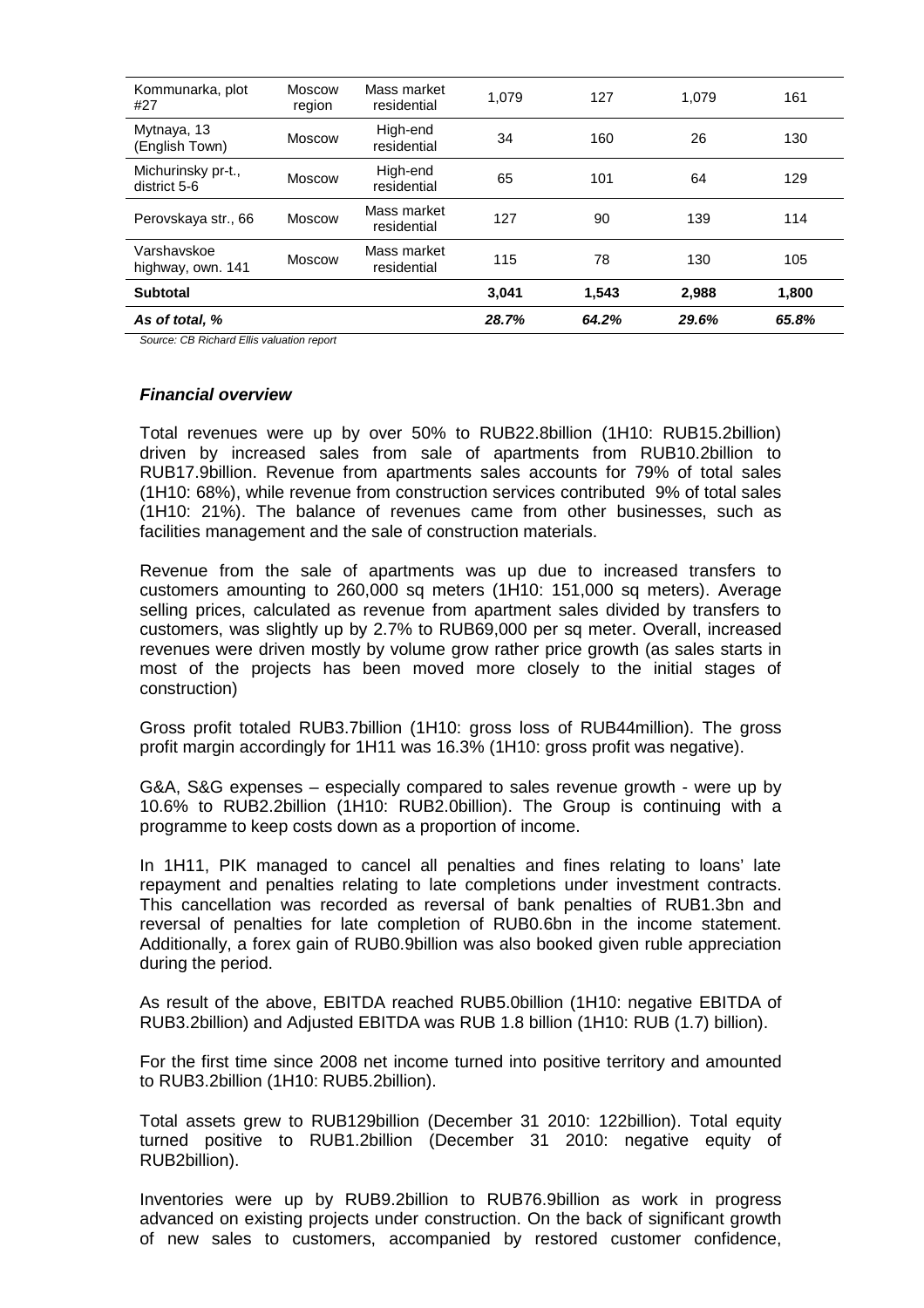advances from customers were up by RUB9.5billion to RUB39.4billion (December 31 2010: 29.9billion).

Since December 31 2011, total debt increased by RUB1.0billion to RUB45.0billion as PIK continued to draw down on an open credit facility from Sberbank and repay some of the small credit facilities which came due during 1H11. Net debt amounted to RUB42.5billion (December 31 2010: RUB39.6billion).

The Group's loan agreements contain a number of covenants and restrictions, which include, but are not limited to, financial ratios, maximum amount of debt, and crossdefault provisions. Covenant breaches generally permit lenders to demand accelerated repayment of the principal and interest. As at 30 June 2011 the Group breached the following financial covenants in various loan agreements with the carrying value of RUB 4.9billion (2010: RUB 27.3billion): the debt to EBITDA ratio and amounts payable under lawsuits against the Group.

In June 2011 the Group obtained a letter from its major creditor Sberbank, which confirmed that the bank does not intend to demand early repayment of loans totalling RUB 26.0billion as a consequence of the breach of covenants. These loans have been classified as non-current loans as at 30 June 2011. In addition to that, in September 2011, the Group received a waiver from one of its creditors, Rosbank. Given that the date of this waiver is subsequent to the reporting period, the loan was classified as a current liability as at 30 June 2011.

In September 2011 as well, the Group attracted a new long-term loan amounting to RUB1.2billion. The loan matures in 2013-2015. With the proceeds the Group fully repaid an outstanding loan to Absolutbank, classified as a current liability as at 30 June 2011 in the amount of RUR 1.2billion.

### *Outlook*

PIK believes that it is well-positioned to take advantage from the continuing market growth in Moscow Metropolitan Area and capture potential upside recovery in Russia's regions.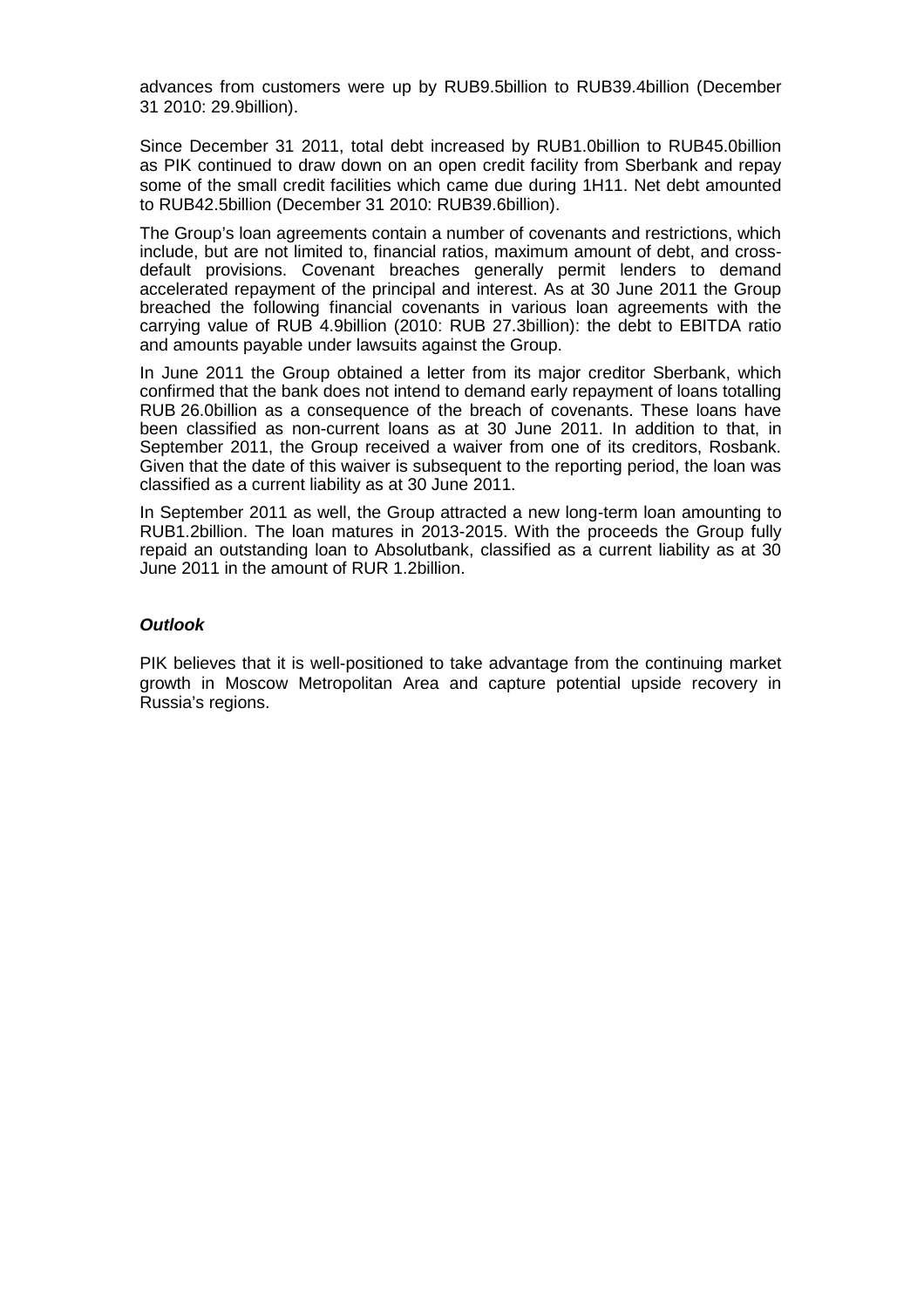*Note: The calculation of following measures used in this announcement is set below. Our calculations of the below measures may be different from the calculation used by other companies and therefore comparability may be limited. The below measures are not measures of financial performance under IFRS.* 

*1). EBITDA represents net profit/loss for the period before income tax expenses, interest income, interest expense including penalties payable, depreciation and amortization.*

|                                              | 1H11          | 1H <sub>10</sub> |
|----------------------------------------------|---------------|------------------|
|                                              | <b>MM RUB</b> | <b>MM RUB</b>    |
| Net (Loss)/profit for the period             | 3,186         | $-5,171$         |
| Depreciation and amortisation                | 339           | 383              |
| Interest expense including penalties payable | 789           | 3,283            |
| Interest income                              | $-115$        | $-211$           |
| Income tax expense/(credit)                  | 830           | $-1,514$         |
| <b>EBITDA</b>                                | 5,029         | $-3,230$         |

*2) Adjusted EBITDA from development activities represents EBITDA before impairment losses and reversal of impairment, impairment losses on financial assets, foreign exchange* losses (gains), share of loss of equity accounted investees, net gain/loss on disposal of *PP&E, gain/loss on disposal of subsidiaries and development rights, effect of termination of long-term land lease agreements, provision for doubtful accounts and accrued penalties and fees.*

|                                                         | 1H11          | 1H10          |
|---------------------------------------------------------|---------------|---------------|
|                                                         | <b>MM RUB</b> | <b>MM RUB</b> |
| Net (Loss)/profit for the year                          | 3,186         | $-5,171$      |
| Depreciation and amortisation                           | 339           | 383           |
| Income tax expenses/(credit)                            | 830           | $-1,514$      |
| Interest expenses, including penalties payable          | 789           | 3,283         |
| Interest income                                         | $-115$        | $-211$        |
| Impairment (reversals) /losses                          | $-1710$       | 613           |
| Impairment losses/(reversals) on financial assets       | $-15$         | 528           |
| Forex loss / (gain)                                     | $-894$        | 472           |
| Share of loss of equity accounted investees             | O             | 33            |
| (Gain)/loss on disposal of PP&E                         | 4             | -6            |
| Gain on disposal of subsidiaries and development rights | 0             | $-331$        |
| Effect of termination long-term land lease agreements   |               | $-857$        |
| Provision for doubtful accounts                         |               | 0             |
| Accrued penalties and fines\(reversals)                 | -584          | 1 0 3 9       |
| <b>Adjusted EBITDA from development activities</b>      | 1,830         | $-1,739$      |

*3. Total assets calculated as sum of non-current and current assets.*

|                          | June 30<br>2011 | December 31<br>2010 |
|--------------------------|-----------------|---------------------|
|                          | <b>MM RUB</b>   | <b>MM RUB</b>       |
| Total non-current assets | 34.139          | 32,632              |
| Total current assets     | 95.358          | 89.529              |
| <b>Total assets</b>      | 129.497         | 122.161             |

*4. Total debt calculated as sum of non-current loans and borrowings, current loans and borrowings.*

|                                  | June 30       | December 31   |
|----------------------------------|---------------|---------------|
|                                  | 2011          | 2010          |
|                                  | <b>MM RUB</b> | <b>MM RUB</b> |
| Non-current loans and borrowings | 28,937        | 4.916         |